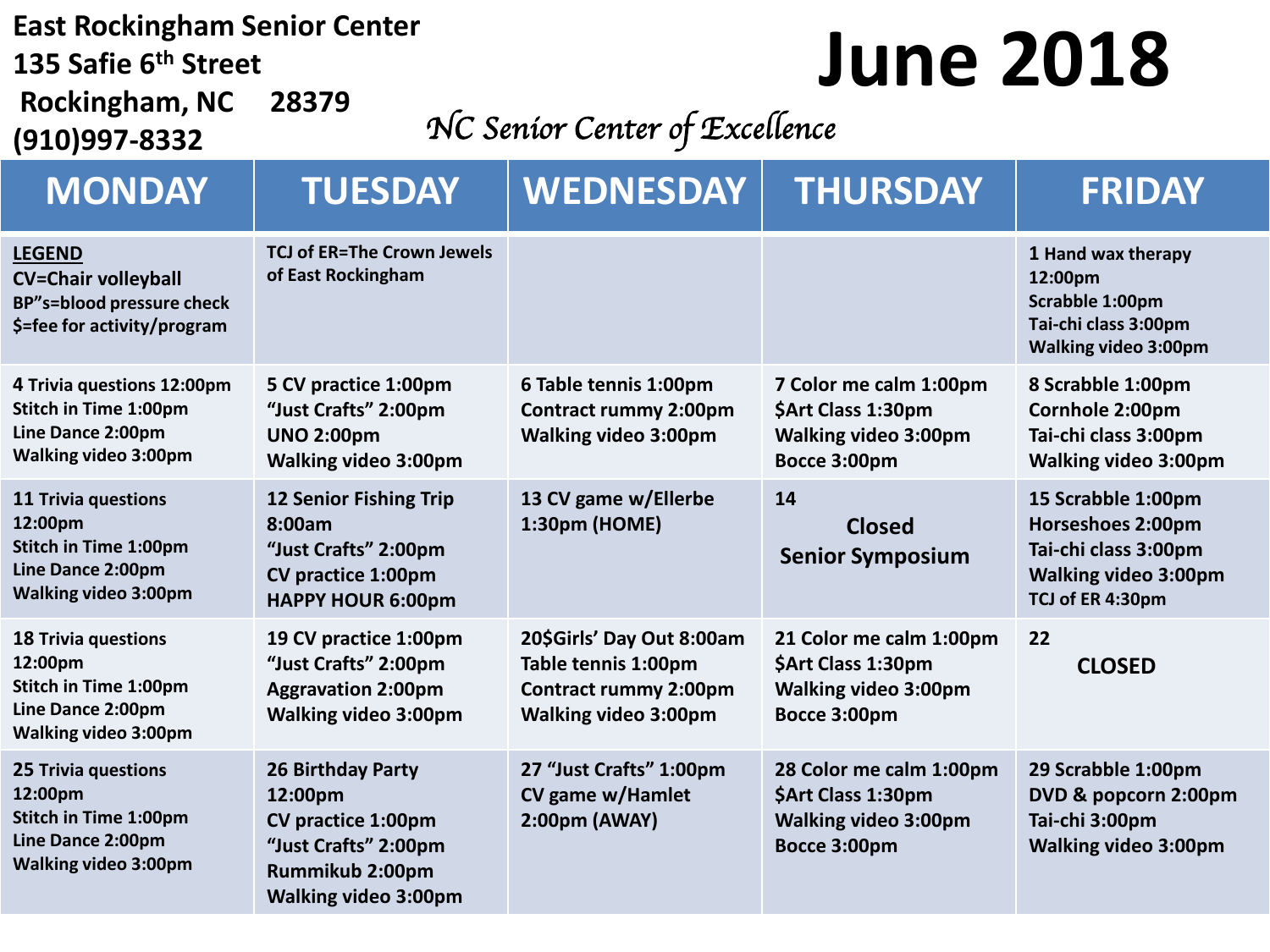### Ellerbe Senior Center<br>306 Millstone Road, Ellerbe, NC 28338 910-652-6006

## June 2018

| <b>Monday</b>                                                                                               | <b>Tuesday</b>                                    | Wednesday                                                                          | <b>Thursday</b>                                                                            | <b>Friday</b>                                          |
|-------------------------------------------------------------------------------------------------------------|---------------------------------------------------|------------------------------------------------------------------------------------|--------------------------------------------------------------------------------------------|--------------------------------------------------------|
|                                                                                                             |                                                   |                                                                                    |                                                                                            | $\overline{\mathbf{1}}$<br><b>Contract Rummy 12:15</b> |
| $\overline{\mathbf{4}}$<br>Bingo 12:15pm<br><b>Richmond Co Hospice</b><br>12:15pm<br>Arthritis Class@1:00pm | $5\phantom{a}$<br><b>CLOSED</b>                   | 6<br>Volleyball Practice 10:00                                                     | Bingo 12:15pm<br>$\overline{7}$<br>Coffee with Sandy<br>10:00am<br>Arthritis Class 1:00 pm | 8<br>Aggravation 12:15pm                               |
| 11<br>Bingo 12:15pm with<br><b>Richmond Pines 12:15pm</b><br>Arthritis Class 1:00 pm                        | <b>CLOSED</b><br>12<br><b>Senior Fishing Trip</b> | 13<br><b>Volleyball Game V/S E Rock</b><br>@ 2:00 Away Game                        | 14<br><b>CLOSED</b><br><b>Senior Symposium</b>                                             | 15<br>Dominos 12:15pm                                  |
| 18<br>Bingo 12:15pm<br>Arthritis Class 1:00pm                                                               | 19<br>Art Class 12:15pm                           | 20<br><b>Volleyball Practice 10:00</b><br>Volleyball Game V/S<br>Hamlet @2:00 Away | 21<br>Bingo 12:15pm with<br><b>Community Hospice</b><br>Arthritis Class 1:00 pm            | 22<br>Scrabble 12:15pm                                 |
| 25<br><b>Bingo 12:15pm</b>                                                                                  | 26<br>Art Class 12:15pm                           | 27<br><b>Volleyball Practice 10:00</b>                                             | 28<br>Bingo 15:15pm                                                                        | 29<br>Aggravation 12:15pm                              |
| Legend:                                                                                                     | $$ =$ Fee for program/ activity                   |                                                                                    |                                                                                            |                                                        |